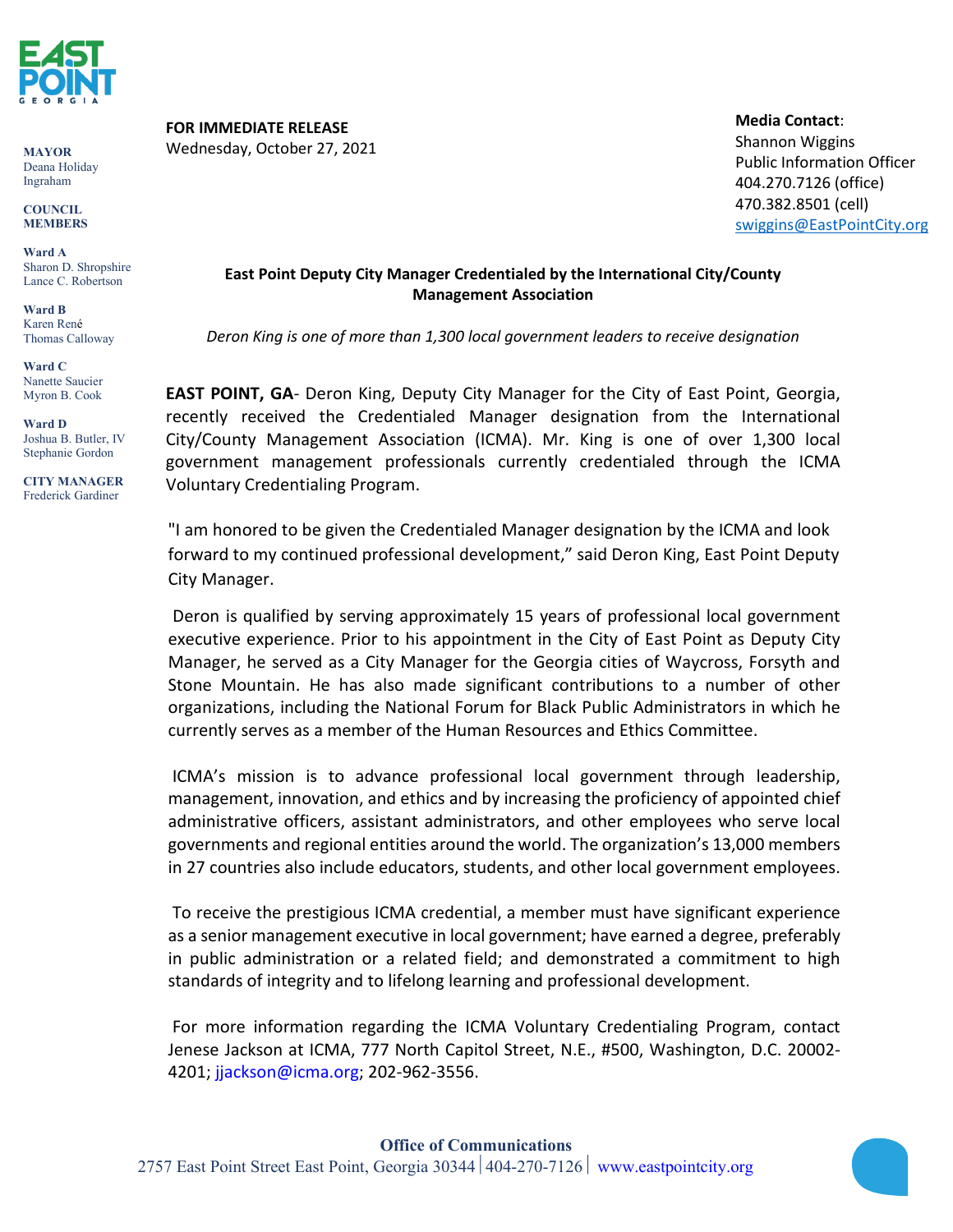## **###**

## *About The City of East Point*

*The City of East Point is approximately 13.8 miles with a population of over 38,000. Located southwest of Atlanta, East Point is conveniently located minutes away from Hartsfield-Jackson International Airport. This quaint urban community's prime location, numerous retail, and great restaurants make it an attractive place for a "live-work-play-shop-stay" environment because there's no point like East Point. For more information about the City of East Point visit [www.eastpointcity.org.](http://www.eastpointcity.org/) Also like us on Facebook at* [www.facebook.com/cityofeastpoint/](http://www.facebook.com/cityofeastpoint/) *and follow us on twitter @cityofeastpoint, snapchat @cityofep1, or instagram @cityofeastpoint.* 

## *About ICMA*

*ICMA, the International City/County Management Association, advances professional local government worldwide. The organization's mission is to advance professional local government through leadership, management, innovation, and ethics. ICMA identifies leading practices to address the needs of local governments and professionals serving communities globally. We provide services, research, publications, data and information, peer and results-oriented assistance, and training and professional development to thousands of city, town, and county leaders and other individuals and organizations throughout the world. The management decisions made by ICMA's members affect millions of people living in thousands of communities, ranging in size from small towns to large metropolitan areas.*